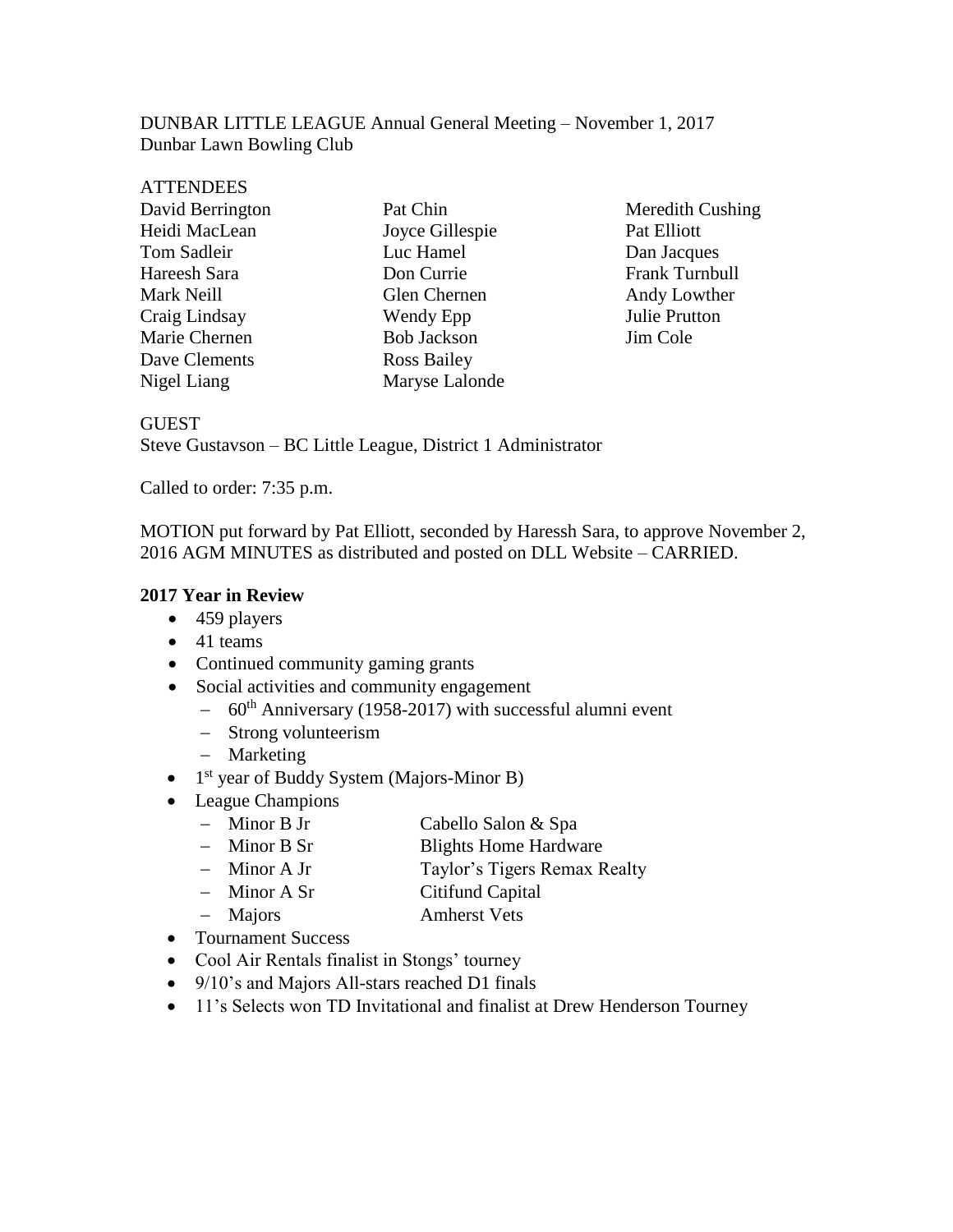### **2018 Season Outlook**

- $\bullet$  450-475 players, 40+ teams
- Continue targeted marketing campaign at T-Ball age
- Continue social/community activity legacy
- Expand development of our players, coaches & volunteers
- 2018 Tournaments hosting Majors District 1, as well as May Long Weekend and possible other Post-Season Tournaments
- 10-week schedule
- 2018 is the final year of the old age system
- Potential registration issues expected for Majors and Minor A Sr
- T Ball registration slumping will have impact in future years
- DLL will host Districts or Provincials in 5 of next 6 seasons
- Field and facility improvements

# **District 1 Update**

Steve Gustavson, District 1 Administrator provided an update on the state of Little League in BC and District 1, including age change implications, Little Mountain, Hastings and BC Baseball.

### **2018 Marketing Campaign**

- Large banners with Dunbar St. exposure
- Direct contact with schools (public & private)
- Multi-lingual messaging
- Target T-Ball-age players (5 & 6 year olds)
- Dunbar Theatre and Dunbar Life Magazine advertising
- Commence marketing late November 2017

# **2018 Key Dates**

- Registration opens Dec 1 and closes Jan 31
- 8 years + Player Assessments UBC February 25
- Majors Draft March 2
- Teams formed by March 9
- Spring Break March 10-25 (inclusive)
- Work Day April 7
- Opening Day April 14
- May 19-21 Weekend Tournaments
- Closing Day June 23
- DLL will host District 1 Majors Tournament July Dates TBA
- Possibly host Post-Season 9, 10 or 11 Year Old Tournaments

# **2017 Treasurer's Report**

- 2017 Financial Statements were presented
- The league is operating with a healthy surplus heading into the 2018 season